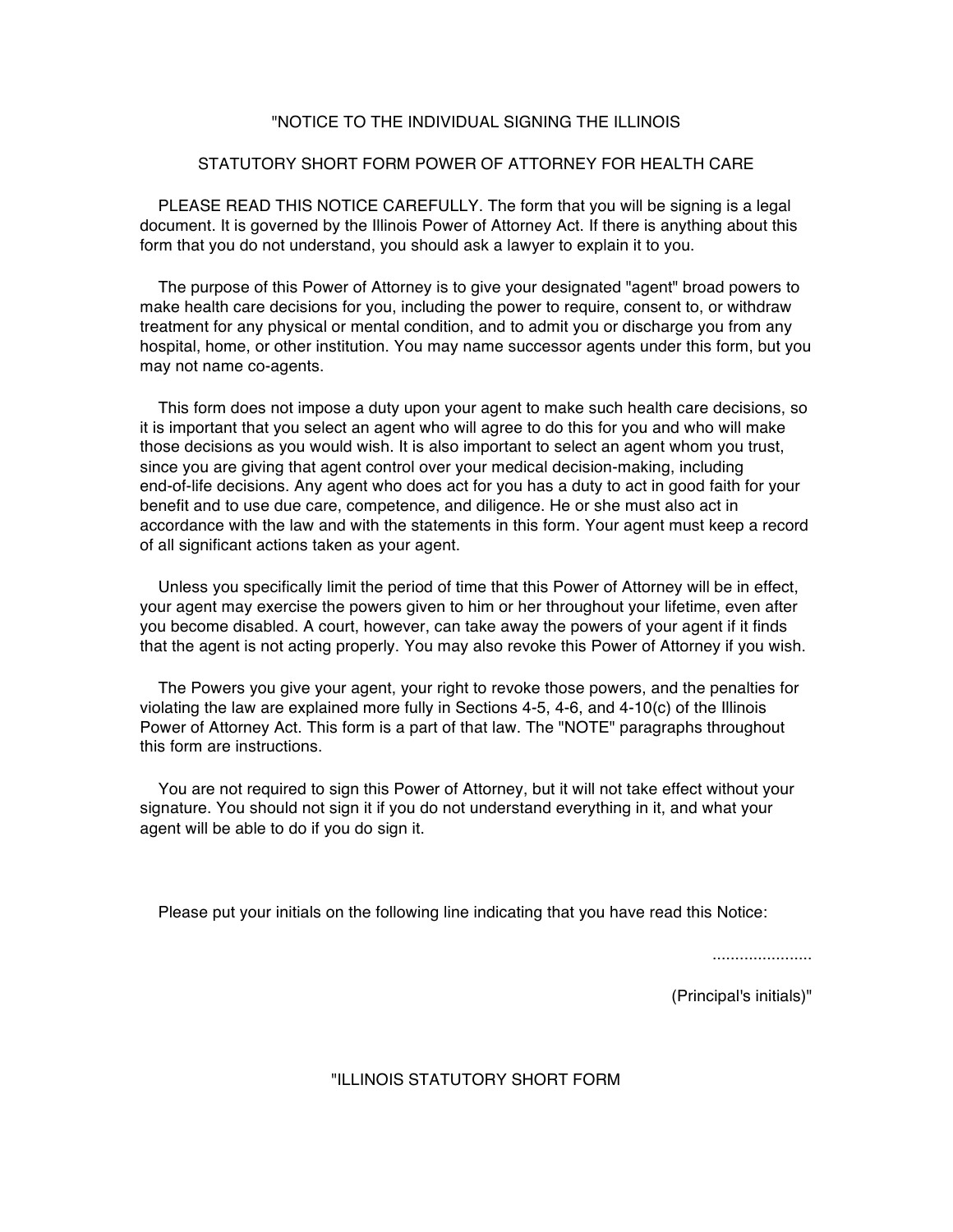## POWER OF ATTORNEY FOR HEALTH CARE

1. I, .................................................., (insert name and address of principal) hereby revoke all prior powers of attorney for health care executed by me and appoint: ............................................................ (insert name and address of agent)

(NOTE: You may not name co-agents using this form.)

as my attorney-in-fact (my "agent") to act for me and in my name (in any way I could act in person) to make any and all decisions for me concerning my personal care, medical treatment, hospitalization and health care and to require, withhold or withdraw any type of medical treatment or procedure, even though my death may ensue.

A. My agent shall have the same access to my medical records that I have, including the right to disclose the contents to others.

B. Effective upon my death, my agent has the full power to make an anatomical gift of the following:

(NOTE: Initial one. In the event none of the options are initialed, then it shall be concluded that you do not wish to grant your agent any such authority.)

.... Any organs, tissues, or eyes suitable for transplantation or used for research or education.

.... Specific organs:.................................

.... I do not grant my agent authority to make any anatomical gifts.

C. My agent shall also have full power to authorize an autopsy and direct the disposition of my remains. I intend for this power of attorney to be in substantial compliance with Section 10 of the Disposition of Remains Act. All decisions made by my agent with respect to the disposition of my remains, including cremation, shall be binding. I hereby direct any cemetery organization, business operating a crematory or columbarium or both, funeral director or embalmer, or funeral establishment who receives a copy of this document to act under it.

D. I intend for the person named as my agent to be treated as I would be with respect to my rights regarding the use and disclosure of my individually identifiable health information or other medical records, including records or communications governed by the Mental Health and Developmental Disabilities Confidentiality Act. This release authority applies to any information governed by the Health Insurance Portability and Accountability Act of 1996 ("HIPAA") and regulations thereunder. I intend for the person named as my agent to serve as my "personal representative" as that term is defined under HIPAA and regulations thereunder.

(i) The person named as my agent shall have the power to authorize the release of information governed by HIPAA to third parties.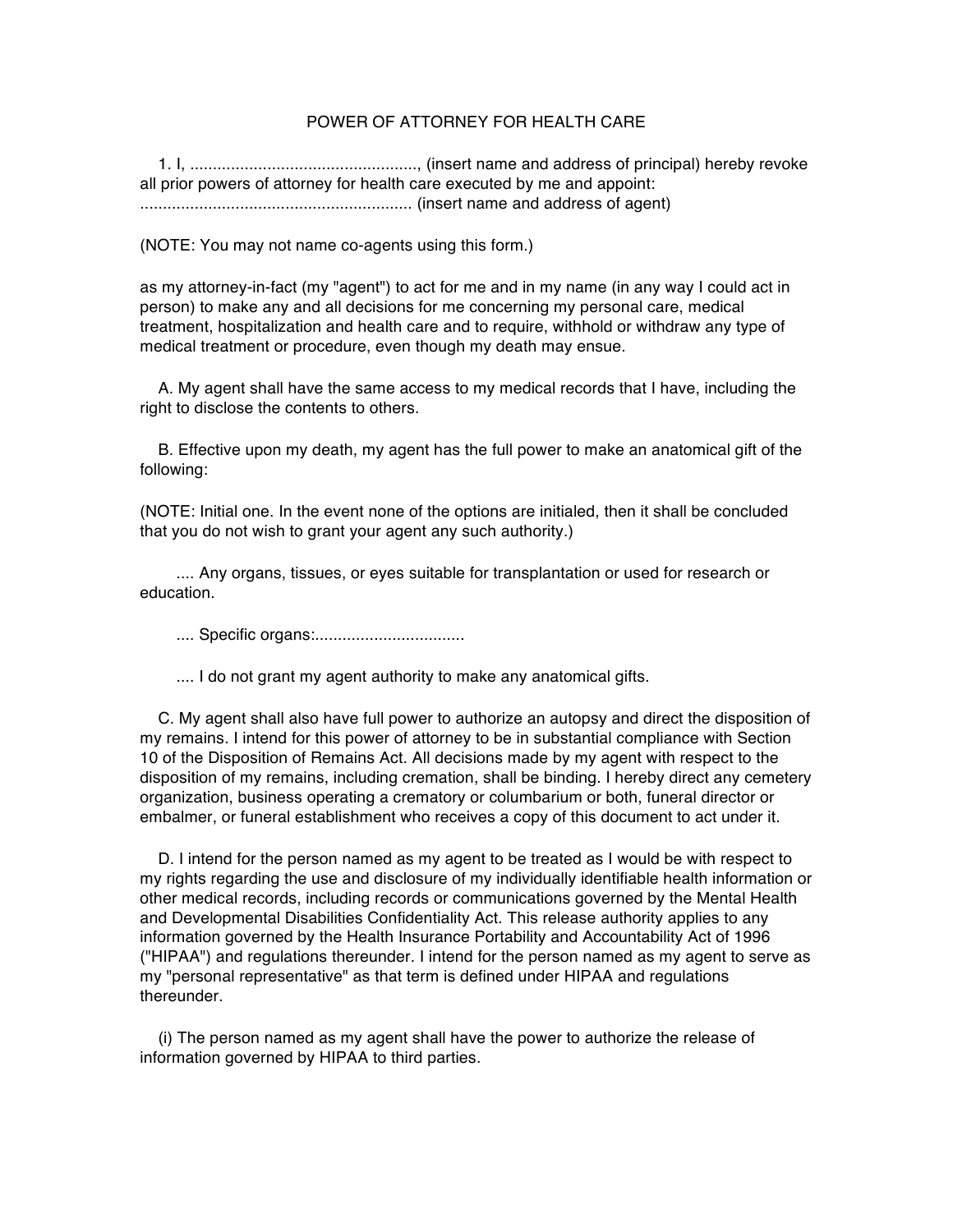(ii) I authorize any physician, health care professional, dentist, health plan, hospital, clinic, laboratory, pharmacy or other covered health care provider, any insurance company and the Medical Informational Bureau, Inc., or any other health care clearinghouse that has provided treatment or services to me, or that has paid for or is seeking payment for me for such services to give, disclose, and release to the person named as my agent, without restriction, all of my individually identifiable health information and medical records, regarding any past, present, or future medical or mental health condition, including all information relating to the diagnosis and treatment of HIV/AIDS, sexually transmitted diseases, drug or alcohol abuse, and mental illness (including records or communications governed by the Mental Health and Developmental Disabilities Confidentiality Act).

(iii) The authority given to the person named as my agent shall supersede any prior agreement that I may have with my health care providers to restrict access to, or disclosure of, my individually identifiable health information. The authority given to the person named as my agent has no expiration date and shall expire only in the event that I revoke the authority in writing and deliver it to my health care provider.

(NOTE: The above grant of power is intended to be as broad as possible so that your agent will have the authority to make any decision you could make to obtain or terminate any type of health care, including withdrawal of food and water and other life-sustaining measures, if your agent believes such action would be consistent with your intent and desires. If you wish to limit the scope of your agent's powers or prescribe special rules or limit the power to make an anatomical gift, authorize autopsy or dispose of remains, you may do so in the following paragraphs.)

2. The powers granted above shall not include the following powers or shall be subject to the following rules or limitations:

(NOTE: Here you may include any specific limitations you deem appropriate, such as: your own definition of when life-sustaining measures should be withheld; a direction to continue food and fluids or life-sustaining treatment in all events; or instructions to refuse any specific types of treatment that are inconsistent with your religious beliefs or unacceptable to you for any other reason, such as blood transfusion, electro-convulsive therapy, amputation, psychosurgery, voluntary admission to a mental institution, etc.)

.............................................................. .............................................................. .............................................................. .............................................................. ..............................................................

(NOTE: The subject of life-sustaining treatment is of particular importance. For your convenience in dealing with that subject, some general statements concerning the withholding or removal of life-sustaining treatment are set forth below. If you agree with one of these statements, you may initial that statement; but do not initial more than one. These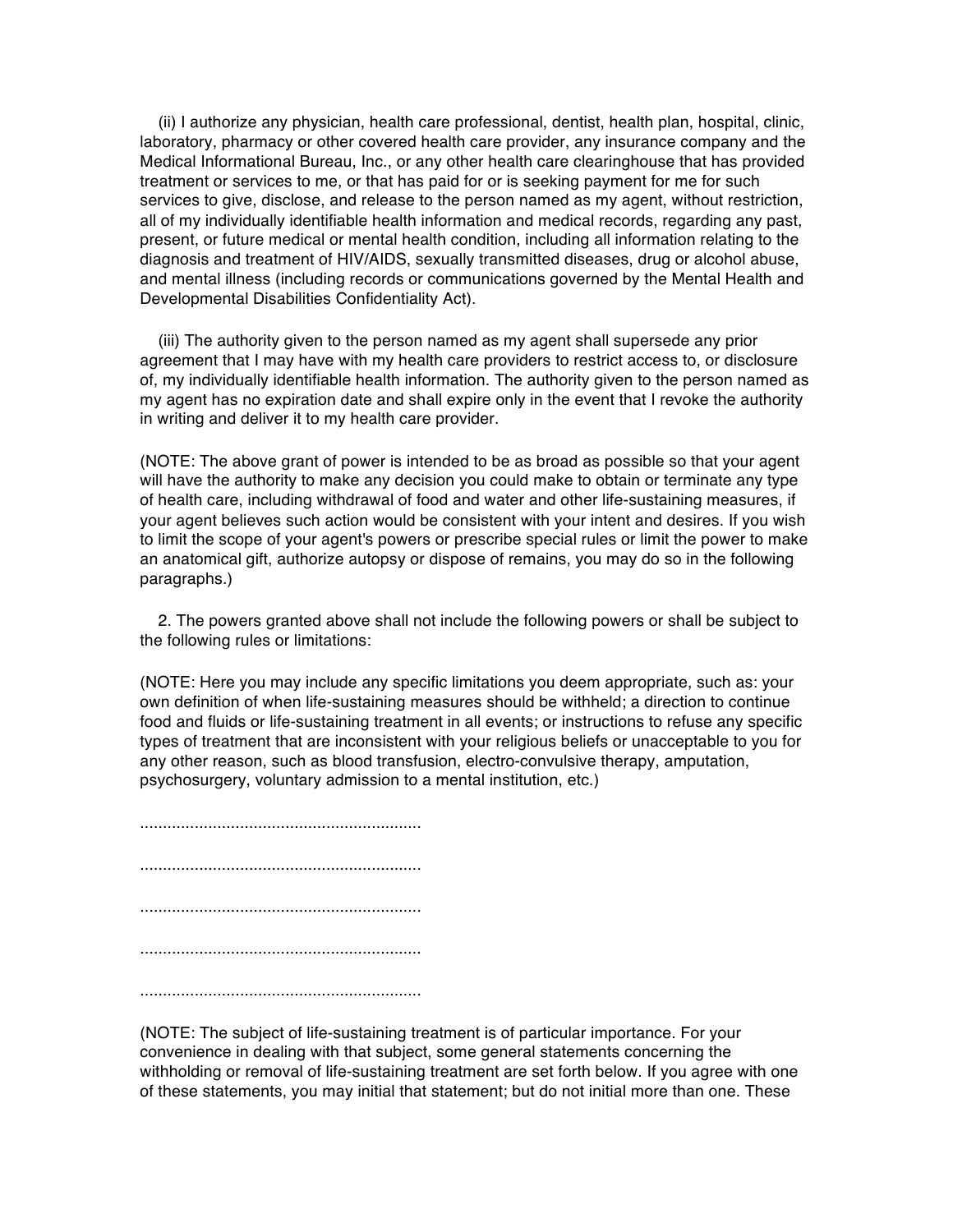statements serve as guidance for your agent, who shall give careful consideration to the statement you initial when engaging in health care decision-making on your behalf.)

I do not want my life to be prolonged nor do I want life-sustaining treatment to be provided or continued if my agent believes the burdens of the treatment outweigh the expected benefits. I want my agent to consider the relief of suffering, the expense involved and the quality as well as the possible extension of my life in making decisions concerning life-sustaining treatment.

**Initialed** ............................

I want my life to be prolonged and I want life-sustaining treatment to be provided or continued, unless I am, in the opinion of my attending physician, in accordance with reasonable medical standards at the time of reference, in a state of "permanent unconsciousness" or suffer from an "incurable or irreversible condition" or "terminal condition", as those terms are defined in Section 4-4 of the Illinois Power of Attorney Act. If and when I am in any one of these states or conditions, I want life-sustaining treatment to be withheld or discontinued.

Initialed ...........................

I want my life to be prolonged to the greatest extent possible in accordance with reasonable medical standards without regard to my condition, the chances I have for recovery or the cost of the procedures.

Initialed ...........................

(NOTE: This power of attorney may be amended or revoked by you in the manner provided in Section 4-6 of the Illinois Power of Attorney Act.)

3. This power of attorney shall become effective on

.............................................................. ..............................................................

(NOTE: Insert a future date or event during your lifetime, such as a court determination of your disability or a written determination by your physician that you are incapacitated, when you want this power to first take effect.)

(NOTE: If you do not amend or revoke this power, or if you do not specify a specific ending date in paragraph 4, it will remain in effect until your death; except that your agent will still have the authority to donate your organs, authorize an autopsy, and dispose of your remains after your death, if you grant that authority to your agent.)

4. This power of attorney shall terminate on ........................................................................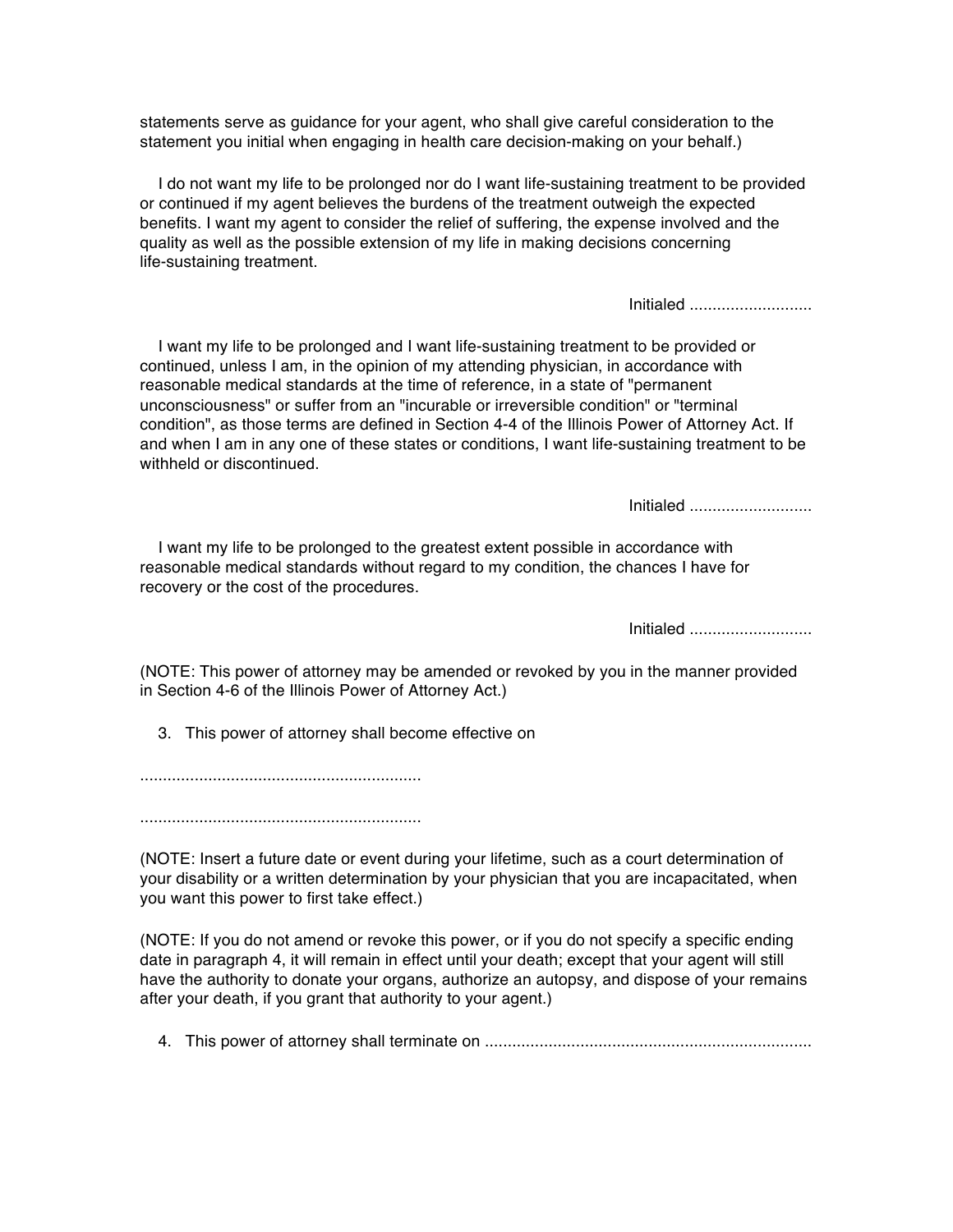(NOTE: Insert a future date or event, such as a court determination that you are not under a legal disability or a written determination by your physician that you are not incapacitated, if you want this power to terminate prior to your death.)

(NOTE: You cannot use this form to name co-agents. If you wish to name successor agents, insert the names and addresses of the successors in paragraph 5.)

5. If any agent named by me shall die, become incompetent, resign, refuse to accept the office of agent or be unavailable, I name the following (each to act alone and successively, in the order named) as successors to such agent:

.............................................................. ..............................................................

For purposes of this paragraph 5, a person shall be considered to be incompetent if and while the person is a minor, or an adjudicated incompetent or disabled person, or the person is unable to give prompt and intelligent consideration to health care matters, as certified by a licensed physician.

(NOTE: If you wish to, you may name your agent as guardian of your person if a court decides that one should be appointed. To do this, retain paragraph 6, and the court will appoint your agent if the court finds that this appointment will serve your best interests and welfare. Strike out paragraph 6 if you do not want your agent to act as guardian.)

6. If a guardian of my person is to be appointed, I nominate the agent acting under this power of attorney as such guardian, to serve without bond or security.

7. I am fully informed as to all the contents of this form and understand the full import of this grant of powers to my agent.

Dated: ..........

Signed ..............................

(principal's signature or mark)

The principal has had an opportunity to review the above form and has signed the form or acknowledged his or her signature or mark on the form in my presence. The undersigned witness certifies that the witness is not: (a) the attending physician or mental health service provider or a relative of the physician or provider; (b) an owner, operator, or relative of an owner or operator of a health care facility in which the principal is a patient or resident; (c) a parent, sibling, descendant, or any spouse of such parent, sibling, or descendant of either the principal or any agent or successor agent under the foregoing power of attorney, whether such relationship is by blood, marriage, or adoption; or (d) an agent or successor agent under the foregoing power of attorney.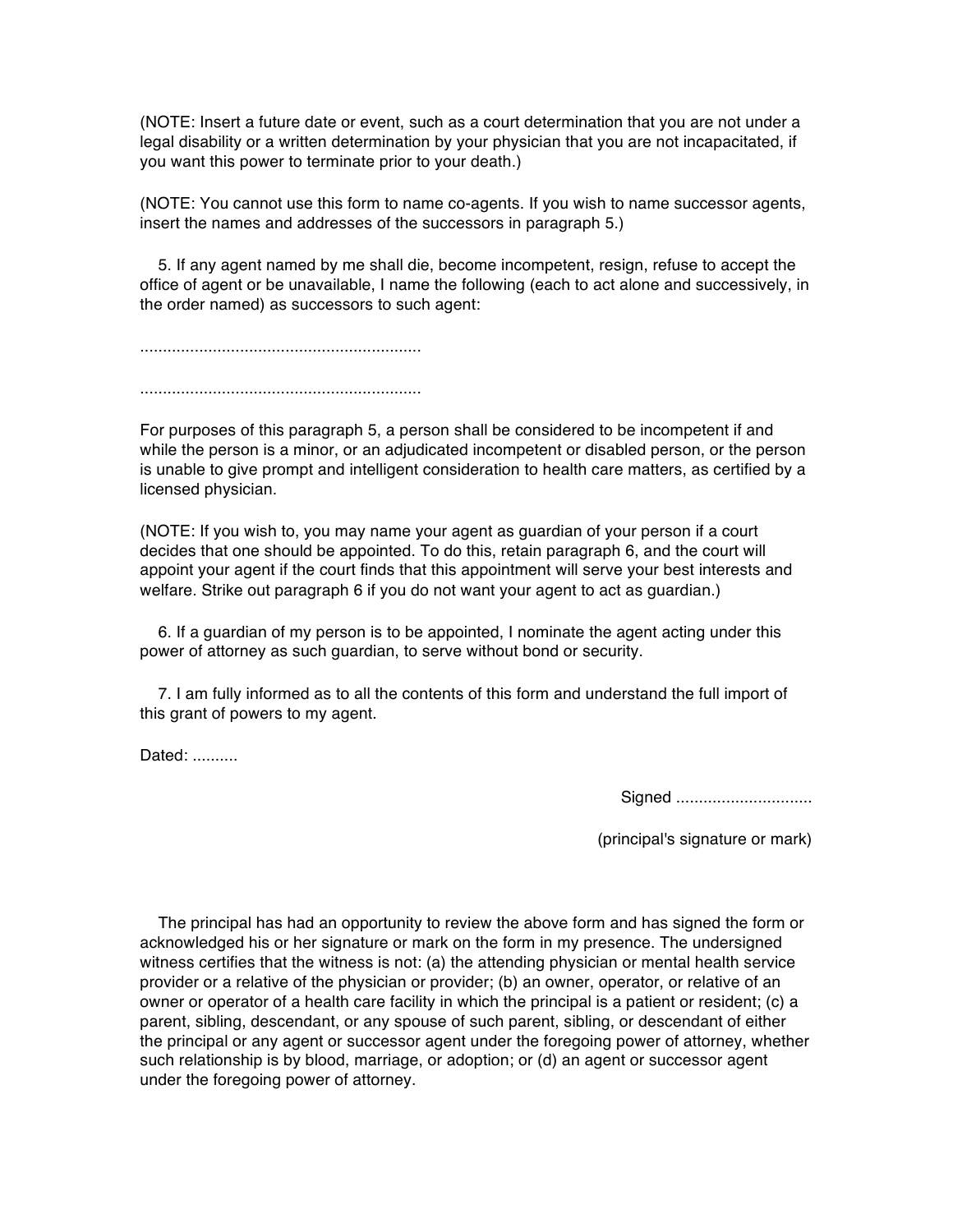.......................

(Witness Signature)

.......................

(Print Witness Name)

.......................

(Street Address)

.......................

(City, State, ZIP)

(NOTE: You may, but are not required to, request your agent and successor agents to provide specimen signatures below. If you include specimen signatures in this power of attorney, you must complete the certification opposite the signatures of the agents.)

Specimen signatures of I certify that the signatures of my

agent (and successors). agent (and successors) are correct.

....................... ...................................

(agent) (principal)

....................... ...................................

(successor agent) (principal)

....................... ...................................

(successor agent) (principal)"

(NOTE: The name, address, and phone number of the person preparing this form or who assisted the principal in completing this form is optional.)

.........................

(name of preparer)

.........................

......................... (address)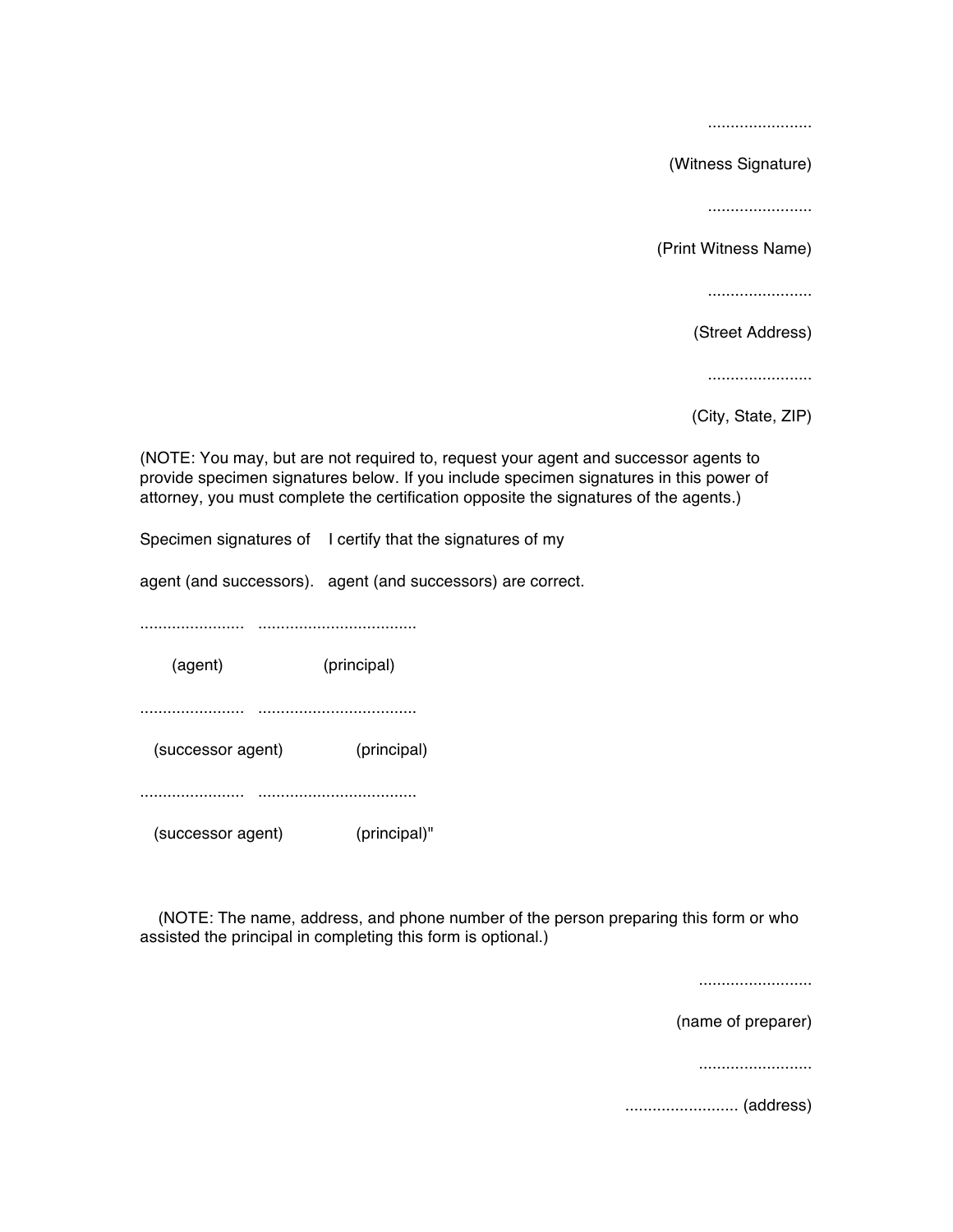.........................

## (phone)

(c) The statutory short form power of attorney for health care (the "statutory health care power") authorizes the agent to make any and all health care decisions on behalf of the principal which the principal could make if present and under no disability, subject to any limitations on the granted powers that appear on the face of the form, to be exercised in such manner as the agent deems consistent with the intent and desires of the principal. The agent will be under no duty to exercise granted powers or to assume control of or responsibility for the principal's health care; but when granted powers are exercised, the agent will be required to use due care to act for the benefit of the principal in accordance with the terms of the statutory health care power and will be liable for negligent exercise. The agent may act in person or through others reasonably employed by the agent for that purpose but may not delegate authority to make health care decisions. The agent may sign and deliver all instruments, negotiate and enter into all agreements and do all other acts reasonably necessary to implement the exercise of the powers granted to the agent. Without limiting the generality of the foregoing, the statutory health care power shall include the following powers, subject to any limitations appearing on the face of the form:

(1) The agent is authorized to give consent to and authorize or refuse, or to withhold or withdraw consent to, any and all types of medical care, treatment or procedures relating to the physical or mental health of the principal, including any medication program, surgical procedures, life-sustaining treatment or provision of food and fluids for the principal.

(2) The agent is authorized to admit the principal to or discharge the principal from any and all types of hospitals, institutions, homes, residential or nursing facilities, treatment centers and other health care institutions providing personal care or treatment for any type of physical or mental condition. The agent shall have the same right to visit the principal in the hospital or other institution as is granted to a spouse or adult child of the principal, any rule of the institution to the contrary notwithstanding.

(3) The agent is authorized to contract for any and all types of health care services and facilities in the name of and on behalf of the principal and to bind the principal to pay for all such services and facilities, and to have and exercise those powers over the principal's property as are authorized under the statutory property power, to the extent the agent deems necessary to pay health care costs; and the agent shall not be personally liable for any services or care contracted for on behalf of the principal.

(4) At the principal's expense and subject to reasonable rules of the health care provider to prevent disruption of the principal's health care, the agent shall have the same right the principal has to examine and copy and consent to disclosure of all the principal's medical records that the agent deems relevant to the exercise of the agent's powers, whether the records relate to mental health or any other medical condition and whether they are in the possession of or maintained by any physician, psychiatrist, psychologist, therapist, hospital, nursing home or other health care provider.

(5) The agent is authorized: to direct that an autopsy be made pursuant to Section 2 of "An Act in relation to autopsy of dead bodies", approved August 13, 1965, including all amendments; to make a disposition of any part or all of the principal's body pursuant to the